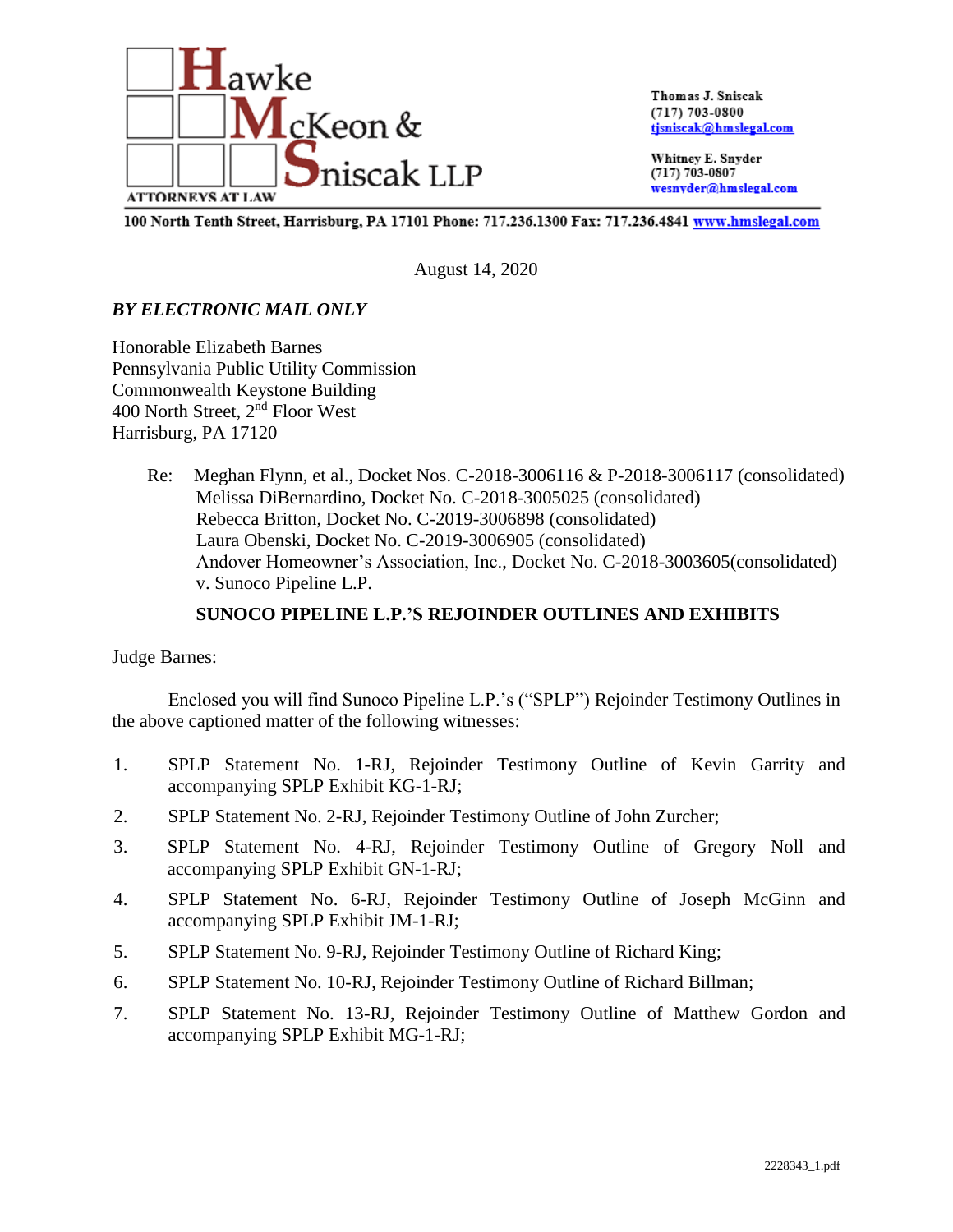- 8. SPLP Statement No. 14-RJ, Rejoinder Testimony Outline of John Field and accompanying Highly Confidential Security Information SPLP Exhibits JF-1RJ, JF-2RJ, JF-3RJ, and JF-4RJ;
- 9. SPLP Statement No. 15-RJ, Rejoinder Outline of Brian Magee and accompanying SPLP Exhibit BM-1-RJ.

SPLP's Rejoinder Testimony Outlines are served electronically pursuant to the COVID-19 Suspension Emergency Order dated March 20, 2020 and ratified March 26, 2020. Copies of the testimony and exhibits have been served as indicated on the attached Certificate of Service and subject to the non-disclosure agreement that specific parties have executed in the above-captioned matter. In accordance with Judge Barnes' June 6, 2019 Amended Protective Order, the **HIGHLY CONFIDENTIAL** versions of SPLP's Rejoinder Testimony Exhibits can be accessed for viewing and download by those parties on the secure ShareFile site, which will be provided via separate email.

Copies of SPLP's Rejoinder Testimony Outlines and exhibits can be accessed for viewing and download through the ShareFile links provided via email by Counsel contemporaneous with this letter.

SPLP will provided under separate cover to Your Honor word copies of the rejoinder.

If you have any questions regarding this filing, please do not hesitate to contact me.

Very truly yours,

*/s/ Thomas J. Sniscak /s/ Robert D. Fox* Thomas J. Sniscak Robert D. Fox Whitney E. Snyder Neil S. Witkes

Diana A. Silva Hawke, McKeon, and Sniscak LLP MANKO, GOLD, KATCHER & FOX, LLP

*Counsel for Sunoco Pipeline L.P.*

## WES/das

Enclosure

cc: Rosemary Chiavetta (via e-filing of letter and Certificate of Service only) Per Certificate of Service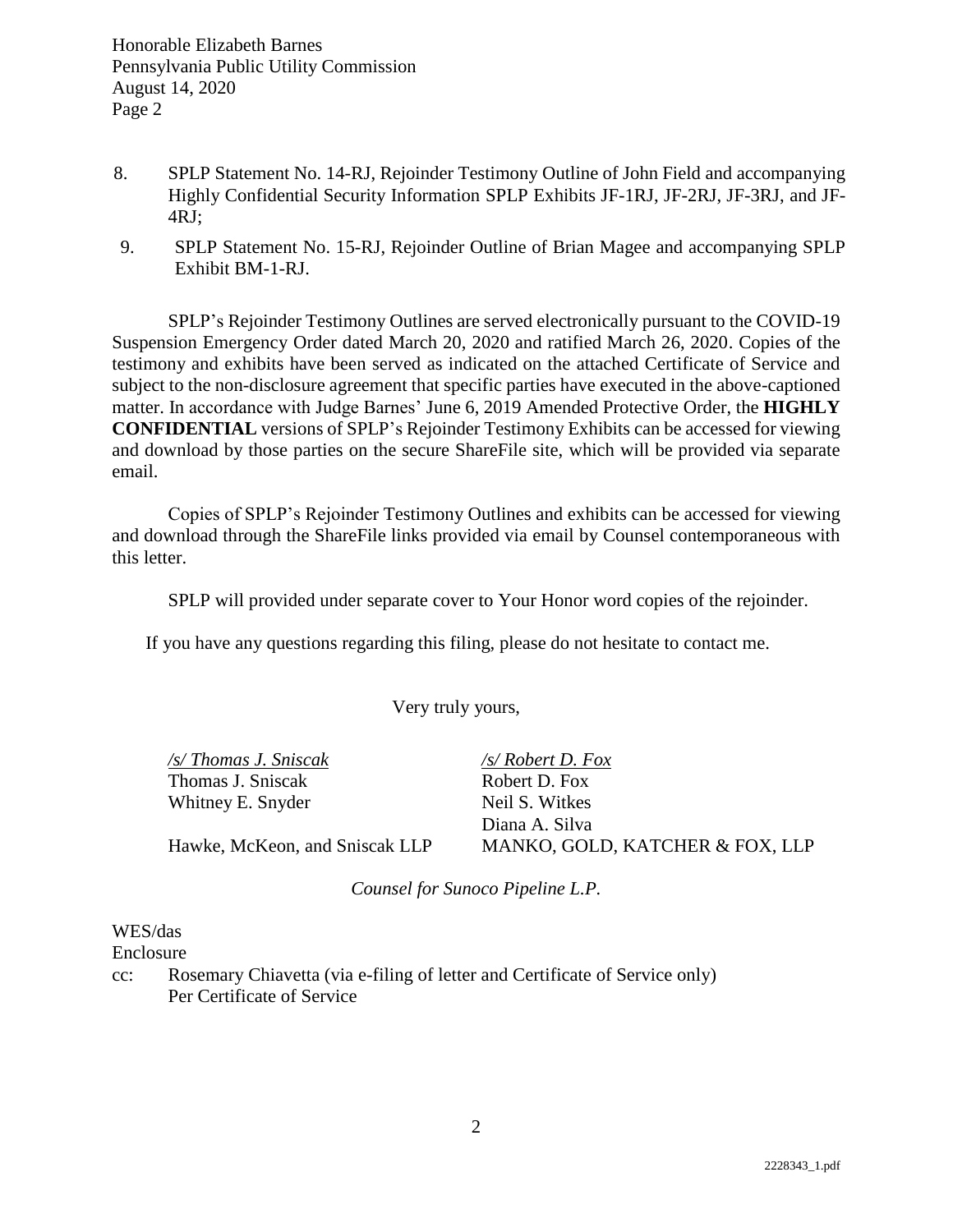## **CERTIFICATE OF SERVICE**

I hereby certify that I have this day served a true copy of the forgoing document upon the persons listed below in accordance with the requirements of § 1.54 (relating to service by a party).

## **VIA ELECTRONIC MAIL ONLY**

Michael S. Bomstein, Esquire Pinnola & Bomstein Suite 2126 Land Title Building 100 South Broad Street Philadelphia, PA 19110 mbomstein@gmail.com

*Counsel for Flynn et al. Complainants*

Anthony D. Kanagy, Esquire Garrett P. Lent, Esquire Post & Schell PC 17 North Second Street, 12<sup>th</sup> Floor akanagy@postschell.com glent@postschell.com

*Counsel for Intervenor Range Resources – Appalachia LLC*

Erin McDowell, Esquire 3000 Town Center Blvd. Canonsburg, PA 15317 emcdowell@rangeresources.com

*Counsel for Range Resources Appalachia*

Mark L. Freed, Esquire Curtin & Heefner LLP 2005 South Easton Road, Suite 100 Doylestown, PA 18901 mlf@curtinheefner.com

*Counsel for Intervenor County of Chester*

Rich Raiders, Esquire Raiders Law 606 North 5th Street Reading, PA 19601 rich@raiderslaw.com

*Counsel for Andover Homeowner's Association, Inc.*

Vincent M. Pompo Guy A. Donatelli, Esq. 24 East Market St., Box 565 West Chester, PA 19382-0565 vpompo@lambmcerlane.com gdonatelli@lambmcerlane.com

*Counsel for Intervenors West Whiteland Township, Downingtown Area School District, Rose Tree Media School District*

Leah Rotenberg, Esquire Mays, Connard & Rotenberg LLP 1235 Penn Avenue, Suite 202 Wyomissing, PA 19610 rotenberg@mcr-attorneys.com

*Counsel for Intervenor Twin Valley School District* James R. Flandreau Paul, Flandreau & Berger, LLP 320 W. Front Street Media, PA 19063 jflandreau@pfblaw.com

*Counsel for Intervenor Middletown Township*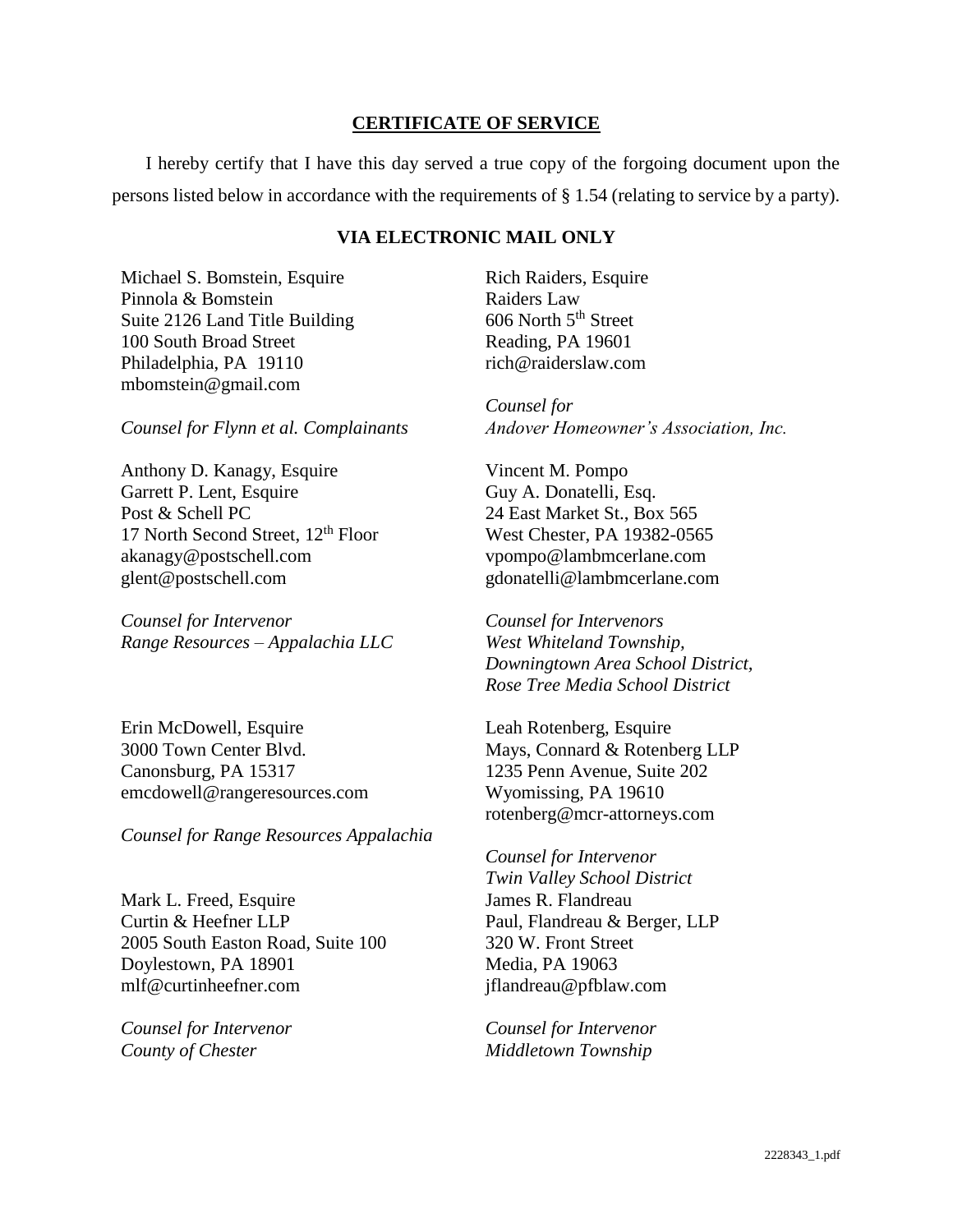Mark L. Freed Joanna Waldron Curtin & Heefner LP 2005 S. Easton Road, Suite 100 Doylestown, PA 18901 mlf@curtinheefner.com jaw@curtinheefner.com

*Counsel for Intervenor Uwchlan Township*

Josh Maxwell Mayor of Downingtown 4 W. Lancaster Avenue Downingtown, PA 19335 jmaxwell@downingtown.org

*Pro se Intervenor*

James C. Dalton, Esquire Unruh Turner Burke & Frees P.O. Box 515 West Chester, PA 19381-0515 jdalton@utbf.com

*Counsel for West Chester Area School District, Chester County, Pennsylvania* Virginia Marcille-Kerslake 103 Shoen Road Exton, PA 19341 vkerslake@gmail.com

*Pro Se Intervenor*

Thomas Casey 1113 Windsor Dr. West Chester, PA 19380 Tcaseylegal@gmail.com

*Pro se Intervenor*

Patricia Sons Biswanger, Esquire 217 North Monroe Street Media, PA 19063 patbiswanger@gmail.com

#### *Counsel for County of Delaware*

Melissa DiBernardino 1602 Old Orchard Lane West Chester, PA 19380 lissdibernardino@gmail.com

*Pro se Complainant*

Joseph Otis Minott, Esquire Alexander G. Bomstein, Esquire Ernest Logan Welde, Esquire Kathryn L. Urbanowicz, Esquire Clean Air Council 135 South 19th Street, Suite 300 Philadelphia, PA 19103 Joe\_minott@cleanair.org abomstein@cleanair.org lwelde@cleanair.org kurbanowicz@cleanair.org